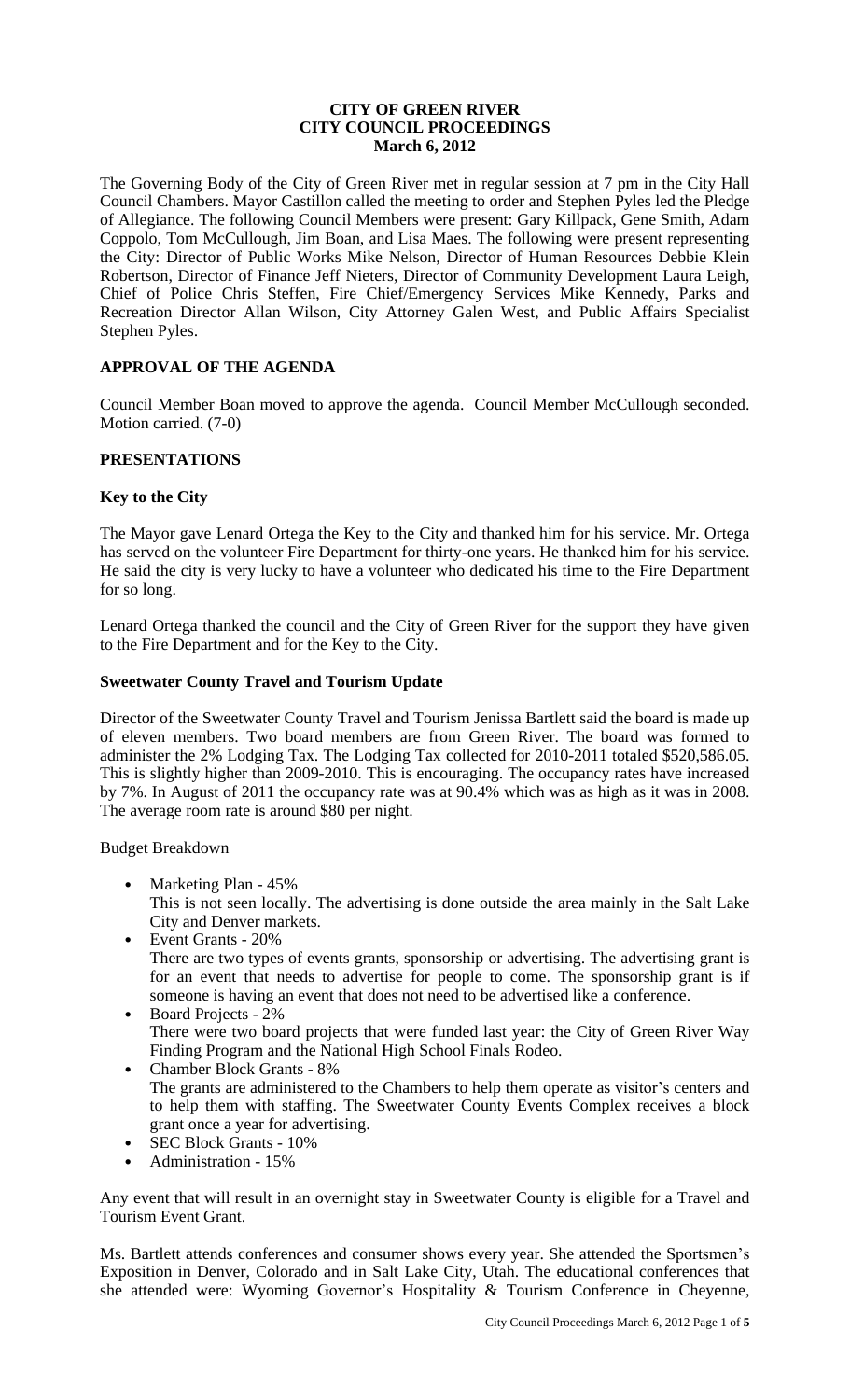Wyoming and ESTO U.S. Travel Association in Salt Lake City, Utah, and then the ad:tech Digital Marketing Conference in New York City, New York.

They had a conversion study completed by an outside agency in September 2011. They conducted 305 interviews of people who requested travel guides from Sweetwater County. Overall, 22% of the people who requested travel information actually visited Sweetwater County accounting for 2,088 converted trips. This means for every dollar spent on advertising there was a return on investment to the local economy of \$11.

She said the Lodging Study shows the majority of the lodging is business related. They are working towards increasing the amount of occupancy among leisure and group travel segments.

She said it is highly important to recognize the front line staff for excelling at customer service in the tourism industry. If any traveler has a bad experience in Sweetwater County they will not come back. She does her best to recognize staff and they do so by the R.E.A.C.H. Awards (Rare and Exceptional Achievement for Customer Service in Hospitality). These have been given out for four years now. Last year the State Office for Tourism implemented the awards. They also provide funding to other communities to provide the same.

Ms. Bartlett said in 2010 there was \$145 million directly spent in Sweetwater County which brought 1,530 local jobs.

The Mayor thanked her for coming and giving the council an update.

### **CITIZEN REQUESTS AND OTHER COMMUNICATIONS**

Mr. Pyles wanted to clarify the new utility line protection program. He said the brochure on the program will be sent out to all of the homeowners at the end of March or early April. This insurance is offered through the Service Lines of America and the National League of Cities. The insurance will cost between four to six dollars a month and will cover the sewer line and water line. The sewer line insurance will cover \$4,000 along with an additional \$4,000 for sidewalk repair and the water line insurance covers \$4,000 along with \$500 for sidewalk cutting. There are no annual caps, so if the line has problems multiple times a year it will be covered.

Council Member McCullough asked if the cost covered both water and sewer lines.

Mr. Pyles said it is for both. The company is going to offer the sewer line program first in the spring and the water line program in the fall.

Council Member Killpack said there would be a 25% discount if citizens make a payment annually. If they choose not to pay annually then it would be a discount of 18%.

Council Member Maes asked how the insurance will work with the privately owned utility. She said she pays for utilities but the house is privately owned property.

Mr. Pyles said he is not sure but he will ask the company.

The Mayor asked who the point of contact with the city is.

Mr. Pyles said if anyone has any questions they can contact him.

# **COUNCIL ACTION ITEMS**

#### **Appointment to the Green River Historic Preservation**

Council Member Coppolo moved to confirm the Mayor's appointment of Brigida Blasi to the Green River Historic Preservation Commission. Council Member Maes seconded. Motion carried. (7-0)

#### **Liquor Licenses Renewal**

Council Member Smith moved to approve the renewal of the Liquor Licenses as presented for the period from April 1, 2012 through March 31, 2013. Council Member McCullough seconded. Motion carried. (7-0)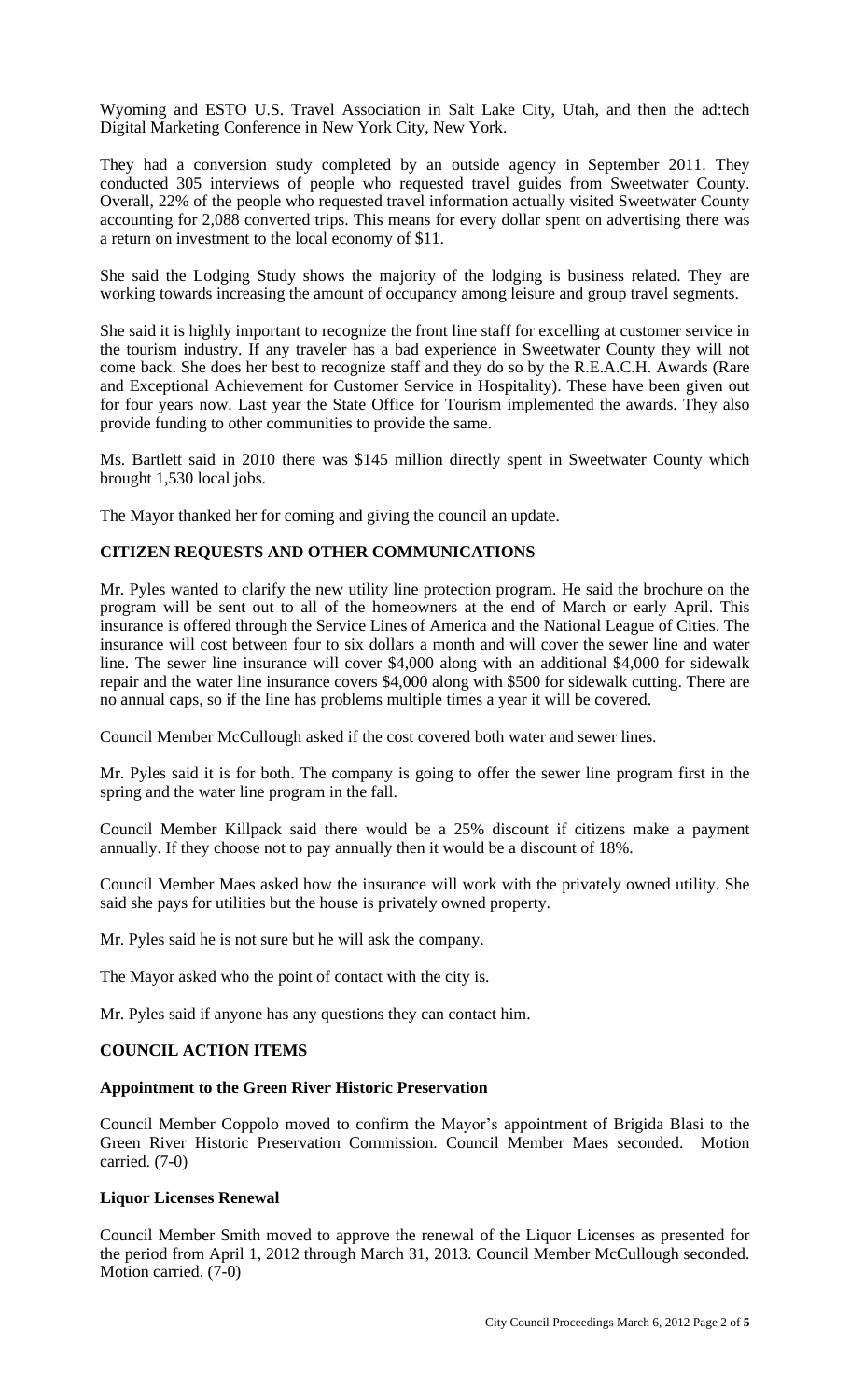# **Amendment No. 2 for the Child Development Center**

Council Member Killpack moved to accept the Contract Amendment No. 002 with Ohlson Lavoie Corporation for the Sweetwater County Child Development Center to reflect a \$5,800 increase to provide low voltage cabling/communications/security systems design. Council Member Coppolo seconded.

Mr. Wilson said this is for a security button at the front door like the ones the schools have. He said it was an over site in the plans and will need to be added.

Council Member Maes asked if there will be an increase in the cost of the building.

Mr. Wilson said yes. The construction costs are 18% higher than originally estimated. He said the costs will be covered in the amount collected from the sixth penny money.

Council Member Smith asked what the total cost will be for the plan design and the equipment.

Mr. Wilson said he would estimate around \$5,800 for the plan design and \$50,000 for the equipment.

Council Member Smith asked if they will be able to keep the cost at \$5.9 million.

Mr. Wilson said he could not give him the final numbers yet, but it looks like it may be closer to \$7 million. The scope of work should have been looked into better and an estimated increase in the construction costs should have been considered too.

Council Member Smith said during the campaign for the  $6<sup>th</sup>$  penny money it was stated the building would be \$5.9 million, and if it came in higher the project would be scaled back.

Mr. Wilson said the over collection has to be used for the building. He suggested they use the money to build the right building now, and put the rest in for maintenance. He said there is a contingency plan for \$250,000 and that will go away when there is a guaranteed maximum price from Groathouse. He said they have cut the building down to two floors and changed the size of the windows. He is trying everything to scale it down to the best of his ability.

Council Member Smith said he cannot support adding cost for a building that is already one million over what the voters approved.

Mr. Wilson said anyone who would like to look at the plans can come by his office. Council is welcome to attend the bid opening on April 5, 2012.

Council Member Killpack said the bottom line is, the taxes collected are around \$9 million and all of it has to be spent on the building, so as long as the project stays within that it's fine. Council does not have the authority to say how it will or will not be spent.

Mr. Wilson said that is his understanding.

Council Member Maes said she would like to see the numbers after the bids are opened.

Motion carried (6-1) with Council Member Smith voting no.

# **Bid Award for the 2012 Slurry Seal Project**

Council Member Coppolo moved to award the bid to Intermountain Slurry Seal for the bid price of \$135,150 plus the addition of streets not to exceed \$150,000. Council Member McCullough seconded.

Council Member Coppolo asked for clarification.

Mr. Nelson said the intent is to spend all of the money in the line item. They would like to do as many streets as they can within that price.

Council Member McCullough asked how long it prolongs the life of the street after it has been slurry sealed.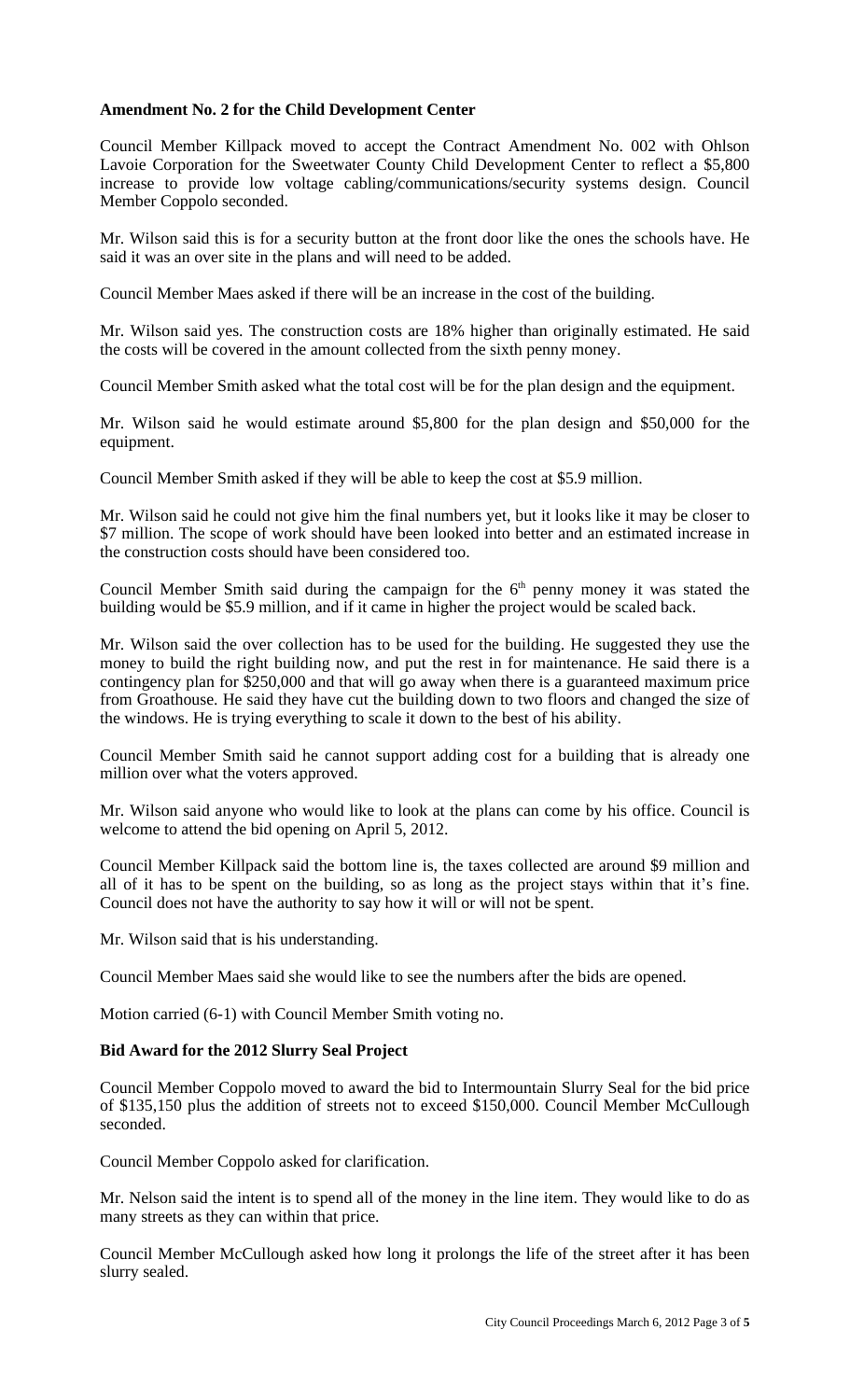Mr. Nelson said around five to seven years.

Motion carried. (7-0)

# **CONSENT AGENDA**

Council Member Maes moved to approve the following consent agenda items. Council MemberCoppolo seconded. Motion carried. (7-0)

- Issuance of a catering permit to Ted's Supper Club, pending approval from the Sweetwater County Commissioners, to sell alcoholic beverages for the Potter Reception on Saturday, April 14, 2012, from 7 pm to midnight, at the Island Pavilion
- Minutes for February 14, 2012
- Financial Reports and Payment of Bills:<br>Prepaid Invoices \$54,308.63 Pre-authorization Payments =  $$755,800.00$  Payroll Expenditures =  $$346,285.76$

Outstanding Invoices  $= $221,818.85$ 

### **CITY ADMINISTRATOR'S REPORT**

Mr. Nieters had nothing to report.

# **CITY ATTORNEY'S REPORT**

Mr. West had nothing to report.

### **MAYOR AND COUNCIL REPORTS**

Council Member Smith had nothing to report.

Council Member McCullough congratulated School Districts #1 and #2 for collecting \$86,000 for Make a Wish. He said they are working on the roof at the Island and should be done in a month or so. He congratulated Mr. Ortega on receiving the Key to the City and for serving thirtyone years.

Mr. Wilson said they have until the first part of May to have it completed.

Council Member Coppolo thanked Mr. Ortega and all of the volunteer fire fighters.

Council Member Maes thanked Mr. Ortega also.

Council Member Boan thanked and congratulated Mr. Ortega. He said people need to know how much of an asset the Volunteer Fire Department is to our community.

He said Montana Way Street is in very bad condition and is a safety concern for citizens. He would like to add the street to the list of streets that will be done this year.

The Council supported the street being added to the list.

Council Member Killpack said it says a lot about the Fire Department when a person volunteers for thirty-one years. He said the URA has received four applications for the URA/Main Street Administrator so they will be moving forward. He said the URA will be putting together a small business expo later this month.

The Mayor said the Crystal Classic was very successful. He thanked Mr. Wilson and staff for working hard to put it all together.

He said the city should be very proud of the Green River Fire Department. He commended Chief Kennedy on doing such a good job. He congratulated Mr. Ortega for his years of service.

Council Member Coppolo commended Chief Steffen for doing a good job.

# **ADJOURN TO EXECUTIVE SESSION**

Council Member Boan moved to adjourn to executive session to discuss personnel at 7:59 pm. Council Member McCullough seconded. Motion carried. (7-0)